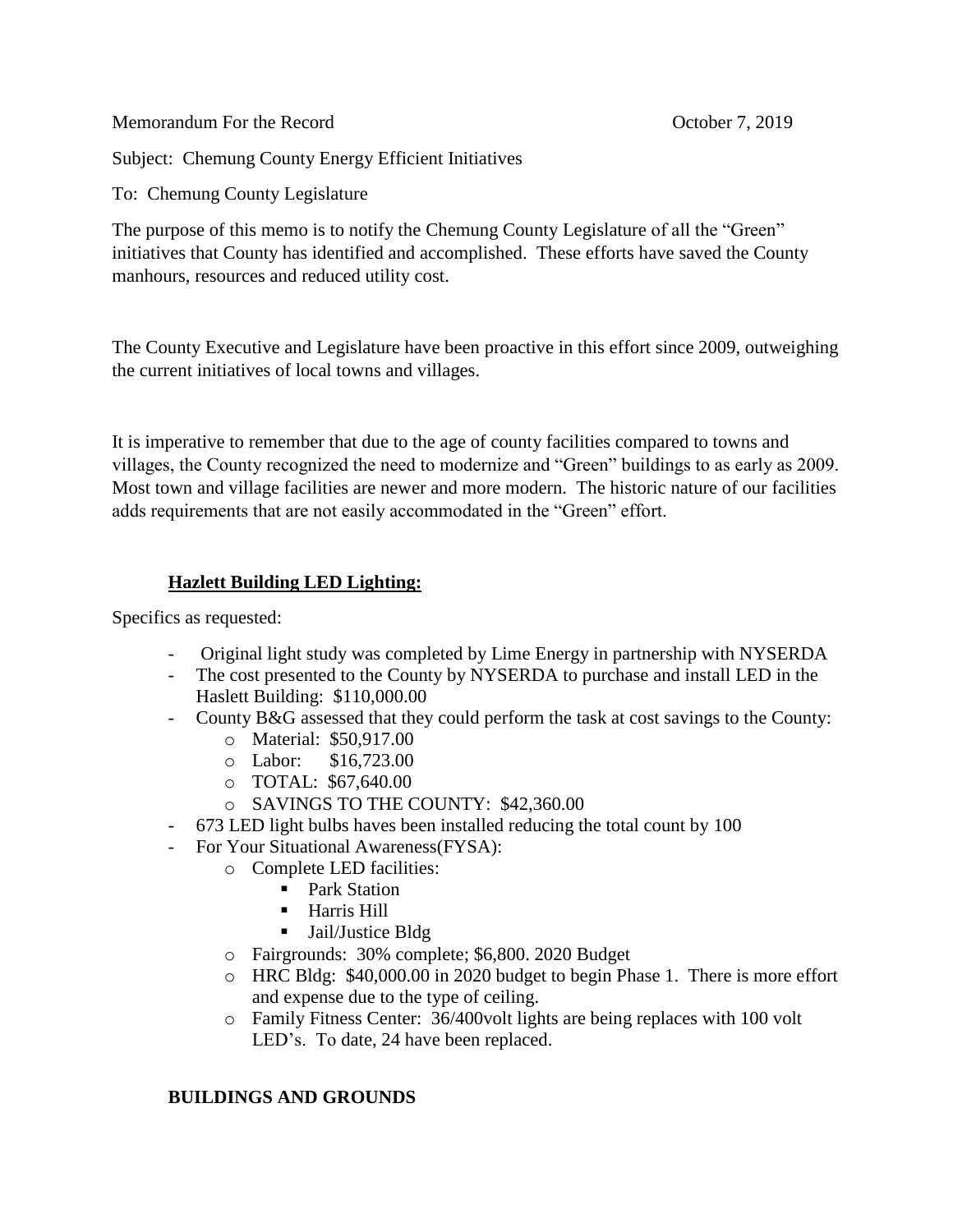- 2009 Courthouse Air conditioning project Installed a new centralized high efficiency air conditioning system for the main courtroom.
- 2011 Data Processing Replace old air conditioning system with a new high efficiency system. Partnered with NYSERDA on this project to receive energy rebate money.
- 2011 Airport Replace old chiller and cooling tower system with a new high efficiency system. Partnered with NYSERDA on this project to receive energy rebates.
- 2014 Jail Replaced rooftop heating and cooling units with new high efficiency units.
- 2015 HRC Replaced cooling tower and pump new with new high efficiency equipment.
- 2016 2018 Chemung County participated in electric curtailment program. The electric grid system during the hottest days of the summer becomes overloaded, by participating in this program we agreed to shed electric load in our buildings during those times.
- 2017 Hazlett Replaced old air conditioning system with a high efficiency system.
- 2018 Airport New construction added geothermal heat pump system and controls.
- Computerized direct digital control energy management systems are utilized at the following buildings for heating, ventilating, air conditioning, and some lighting systems: Airport, CCNF, Courthouse, Jail, Justice, HRC, Hazlett Building, Mohawk, Transit Building, Transportation Center, Steele Memorial Library and most recently the Airport. Most of the smaller buildings, where applicable, utilize programmable thermostats and timers to control HVAC equipment and lighting. Building occupancy schedules are constantly adjusted to insure mechanical equipment and lights only operate when necessary.
- Energy efficient lighting has been installed in most county owned buildings. Energy efficient lights and motors are installed to replace older equipment that is beyond repair.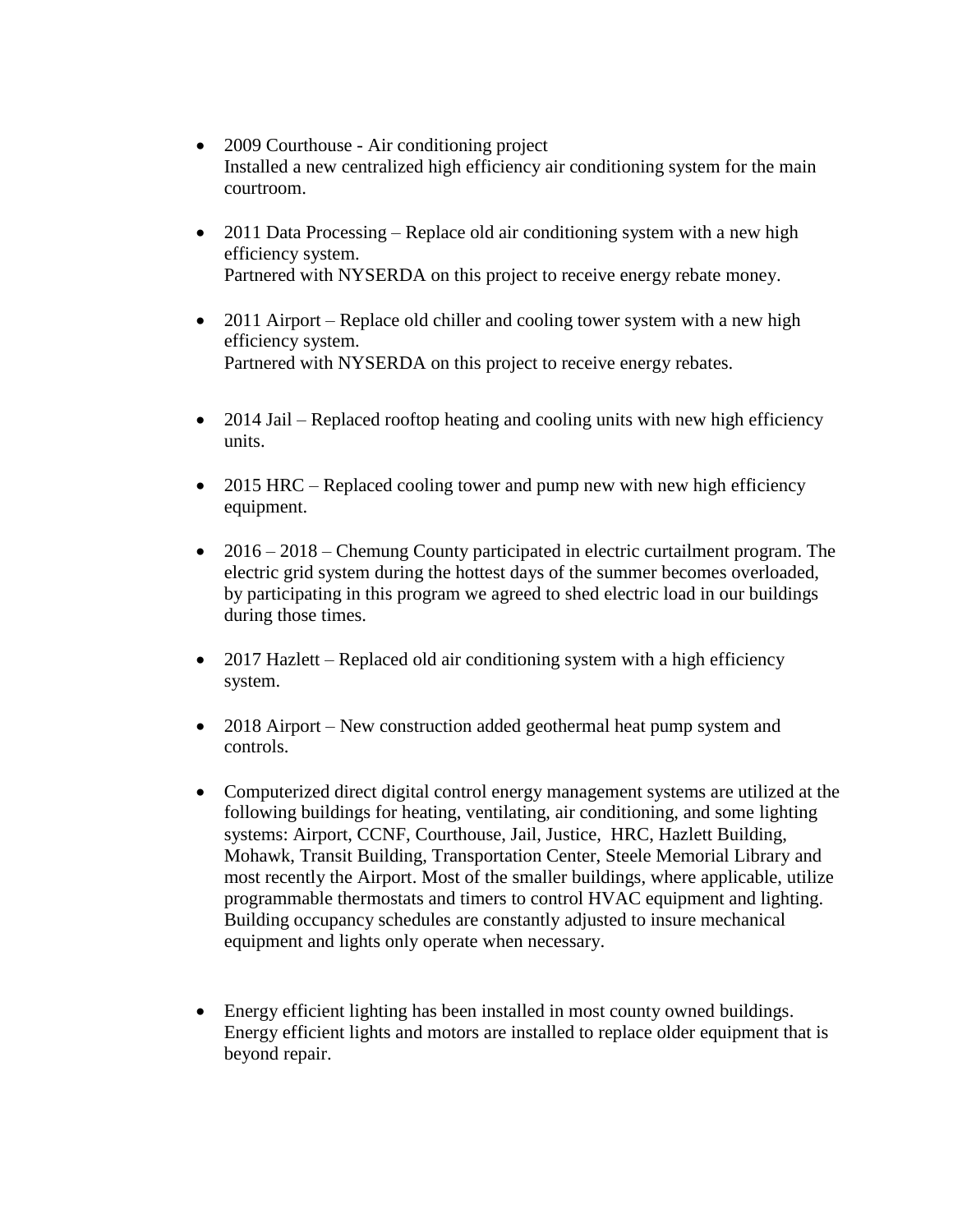- Roofing projects at several of our buildings have increased comfort and decreased heating and air conditioning operating costs. The new roofs provide better insulation value. All unnecessary penetrations have been eliminated resulting in tighter buildings.
- 2018 Human Resource Center 44 windows were replaced with updated energy efficient windows. New solar shades were installed in every window.
- 2019 Human Resource Center all remaining windows were repointed and recaulked which helps with heat loss and cold air infiltration. Long-range goal is to replace all windows in the HRC.
- 2017 Courthouse and Clerks Building attics were insulated which saved tremendously on heating and cooling.
- Mohawk Building all new thermo-paned windows and doors, new high efficiency heating and cooling systems and controls, insulation was added to the roof to increase the R Value and brought up to code. LED lighting was installed on the second floor.
- In the earlier of this time frame all 4 foot  $T-12$  fluorescent lighting was changed or retrofitted to T-8 style which was more efficient. Since then as LED technology has gotten more competitive, we started changing all outside light fixtures to LED's by either retrofitting or replacing. From 2016 to present the locations that we have competed are Chemung County Jail outside lighting, Harris Hill, Park Station and the  $3<sup>rd</sup>$  to  $6<sup>th</sup>$  floors of the Hazlett building. Floors 1 and 2 of the Hazlett building will be completed by the end of the year. We have also done some LED lighting at the Transit Garage, Chemung County Family Fitness Center, Chemung County Health Complex exterior lighting, all exterior lighting for county buildings, jury room, Courthouse courtroom overhead lights, some Fairgrounds barns,
- $\bullet$  B&G 2<sup>nd</sup> floor windows were replaced with energy efficient thermos-pane windows in 2016.
- 2017 Chemung County Family Fitness Center Kalwall Translucent Panels were replaced.
- 2017- New windows installed in the clerks building basement.
- 2012 Justice Building windows were replaced.
- 2019- National Soaring Museum Roof is being replaced and the new roof with have a higher R value

## **AIRPORT**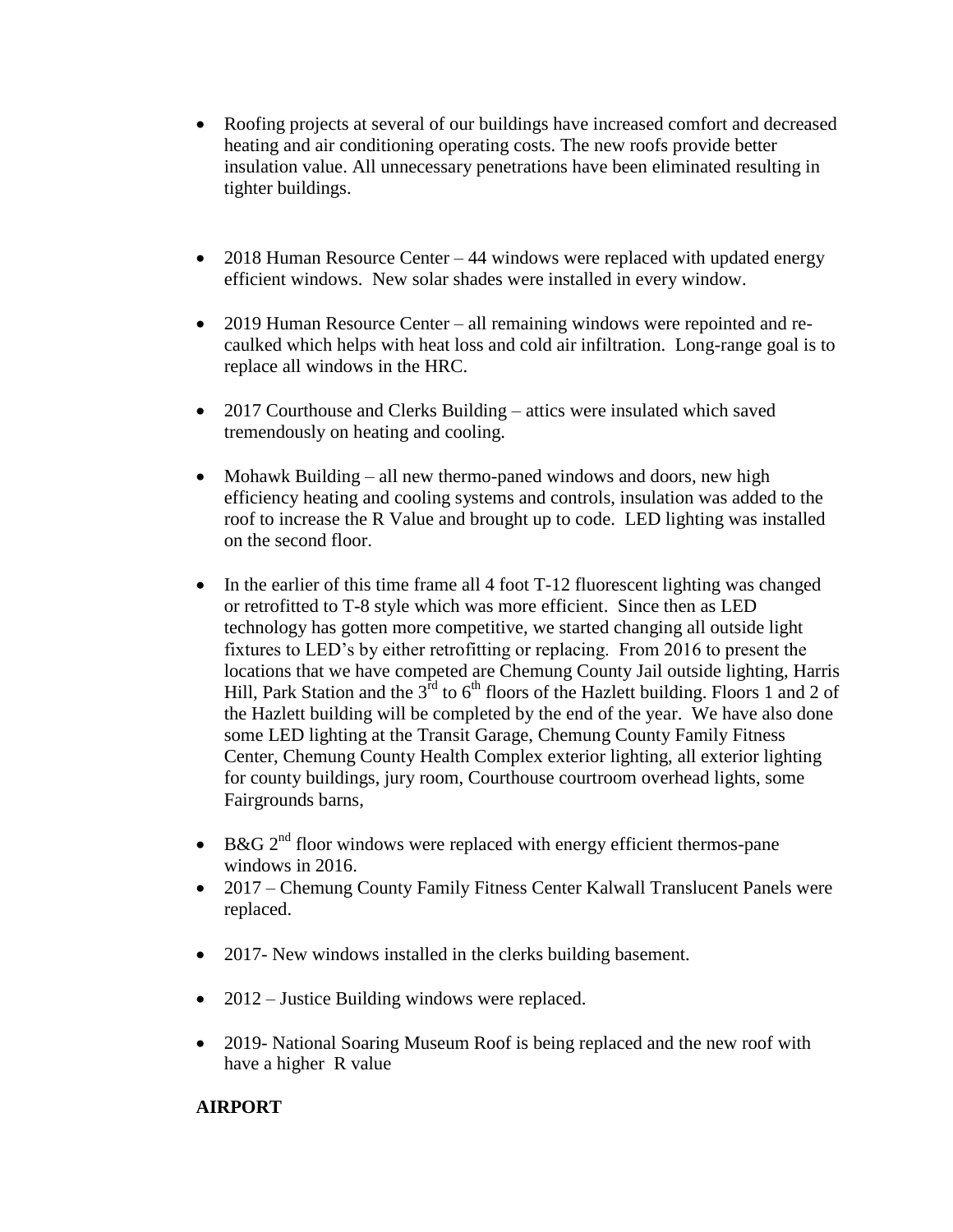- Airfield Lighting Change to LED Lights
- Parking Lot Expansion Lighting will be LED
- Change in Terminal Roofing Materials
- Covered Parking Solar Project to Begin 2021
- Geothermal Wells for Heating and Cooling of the Terminal
- Smart Lighting in the Terminal

## **NURSING FACILITY**

- 2005 CCNF Cogeneration project. Chemung County collaborated with Clough Harbor Engineering and Atlantic energy on this project. Four new Generators are installed that produce electric and heat for the facility. This application was a perfect fit, for cogeneration, because it is a 24 hour facility that has a constant electric and heating demand.
- 2012 CCNF Replaced old chiller with a new magnetic bearing high efficiency unit. Partnered with NYSERDA on this project.
- 2013 CCNF Replaced out kitchen hood and make up air unit with a new variable air volume high efficiency unit.
- 2019 CCNF State of the art energy/water efficient dish/utensil washer purchase and installation

## **SEWER DISTRICTS**:

Elmira Sewer District:

- $\bullet$  1/6/09 Replaced grit tank flow meters to sonic meters so that measurements were more accurate and the system's pump run times would be more energy efficient.
- 1/23/09 Replaced sludge aeration motor with premium efficiency motor.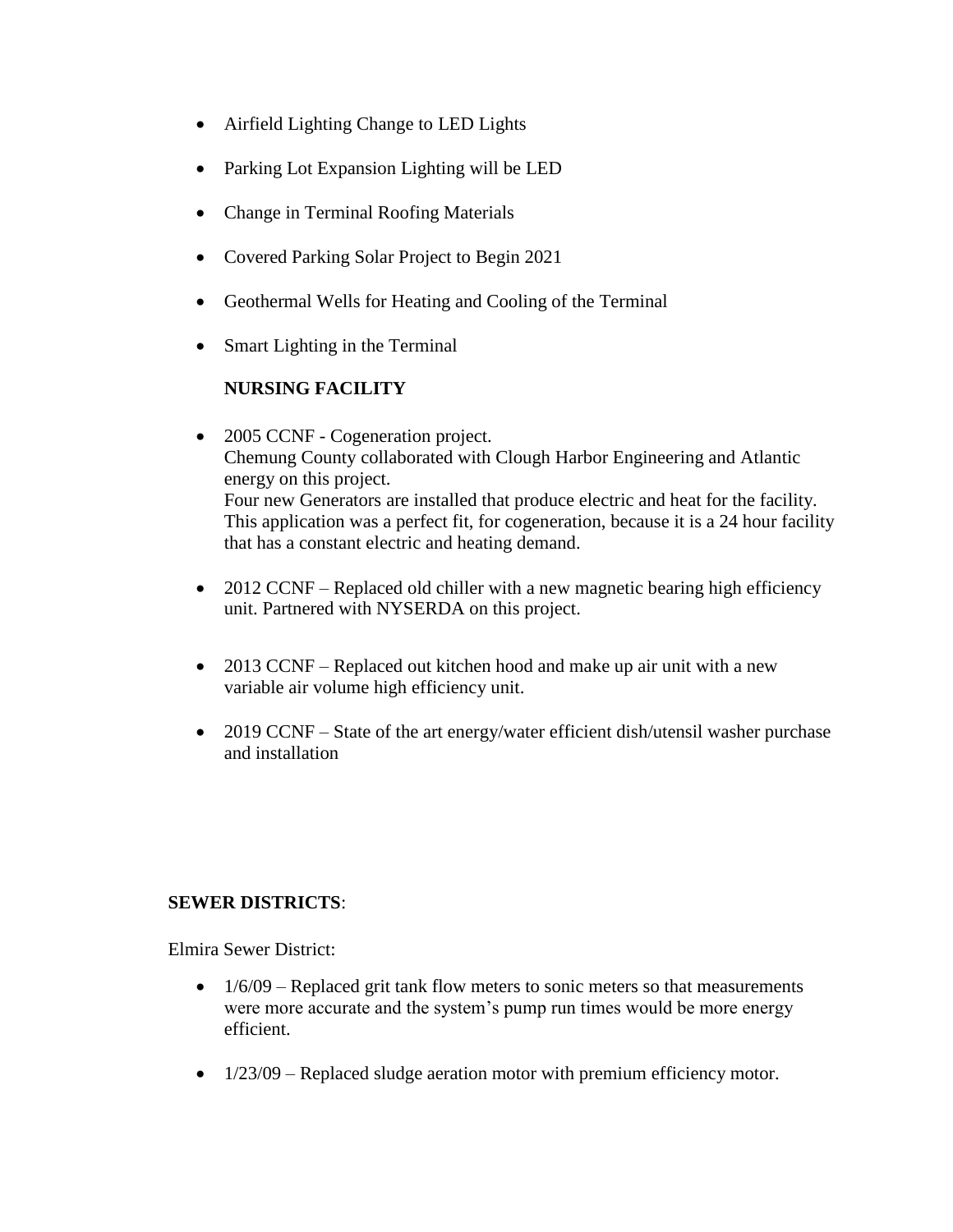- 2/3/09 Replaced primary drive motor with premium efficiency motor.
- $3/25/09$  Replaced grit pump motors with higher efficiency motors.
- $3/30/15$  Replaced/updated belt filter press pump and motor.
- 2019 Durland Ave Pump Station upgrade to include new pumps and motors.
- $\bullet$  6/12/17 Updated plant air compressor.
- 9/8/17 Began utilizing one boiler as dual fuel to be run on digester methane and supplemented with natural gas as needed (typically only in the colder months). Boiler has been running dual fuel since March 2018 without any issues.
- $1/18/18$  Introduced flow pacing for chemical dosing of PAC. Chemical feed pumps no longer run at full capacity 24/7 but dose chemical based on influent flows.
- $2/15/18$  Replaced lights in front office with LED.
- 2018 -2019 Upgrades to Grace Street Pump Station and City Yard Pump Station. Both upgrades included new pumps/motors and controls. City Yard Pump Station's pumps were decreased in size (HP) as the original pumps were oversized for the wastewater this station receives.
- 4/2019 Operational changes to post-aeration mixer: mixer is only run as needed to keep dissolved oxygen levels above 7.0 mg/l.
- 2019 Changed set points on trickling filter pumps to allow wet well to fill up more which cuts pump run times on lag pumps.
- 2019 Replacement of three influent screw pumps and motors with premium energy efficiency motors.
- 2019 Installation of "deragger" technology at several pump stations that causes the pump to self clean when it becomes clogged with rags which results in energy efficiencies as the pump draws less power.

Sewer District #1:

 Various motor replacements over the past decade with premium energy efficient models.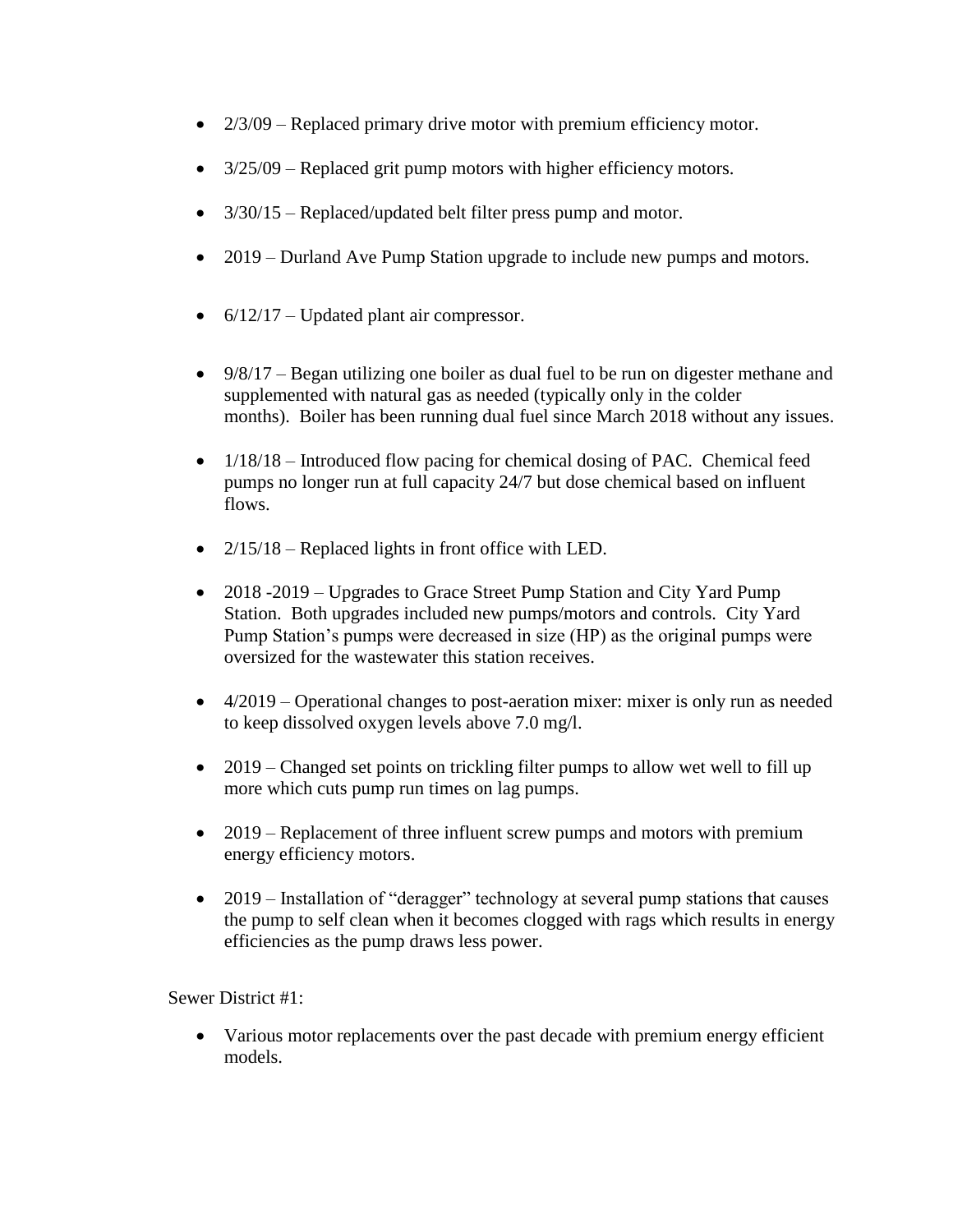- 2009 Wygant Rd and Watkins Rd Pump Station upgrades including replacement of pumps/motors.
- 2019 Installation of "deragger" technology at several pump stations that causes the pump to self clean when it becomes clogged with rags which results in energy efficiencies as the pump draws less power.

Future Projects:

LED Lighting Replacement for Milton Street WWTP

CCSD has a standard of replacing pumps/motors with energy efficient models when replacements have been needed in the past. Additionally, any new light bulbs needed are replaced with LEDs. CCSD is also participating in NYSERDA's pilot program for wastewater treatment plants for Strategic Energy Management that looks at ways to reduce energy operating costs. Hopefully this helps give you an idea of various projects and items going on at the Sewer Districts.

## **DPW**

- Improved fleet fuel efficiency with newer vehicles and equipment, including operation of light-duty vehicle lease fleet.
- Replaced power washer in DPW Wash Bay with a more efficient water saving model.
- Installed new windows, doors, and T8 lighting in DPW Admin Building.
- Installed Split Unit AC's in DPW Admin Building.
- Installed new windows and doors in office area of DPW Shop Building.
- Installed T8 lighting in DPW Shop Building.
- Upgraded fuel facility lighting to LED lights.
- Replaced incandescent bulbs in County traffic signals with LED's.
- Began work to replace all County traffic signals with newer equipment. (Currently under design.)
- Installed new windows and doors, and insulated walls and roof of Building #1. Replaced heating unit for warm storage in the winter.
- Implemented Engine Idling Policy for DPW vehicles.

Future improvements could include new boilers for heating DPW facilities, and replacement of T8 lighting with LEDs.

# **MEGA**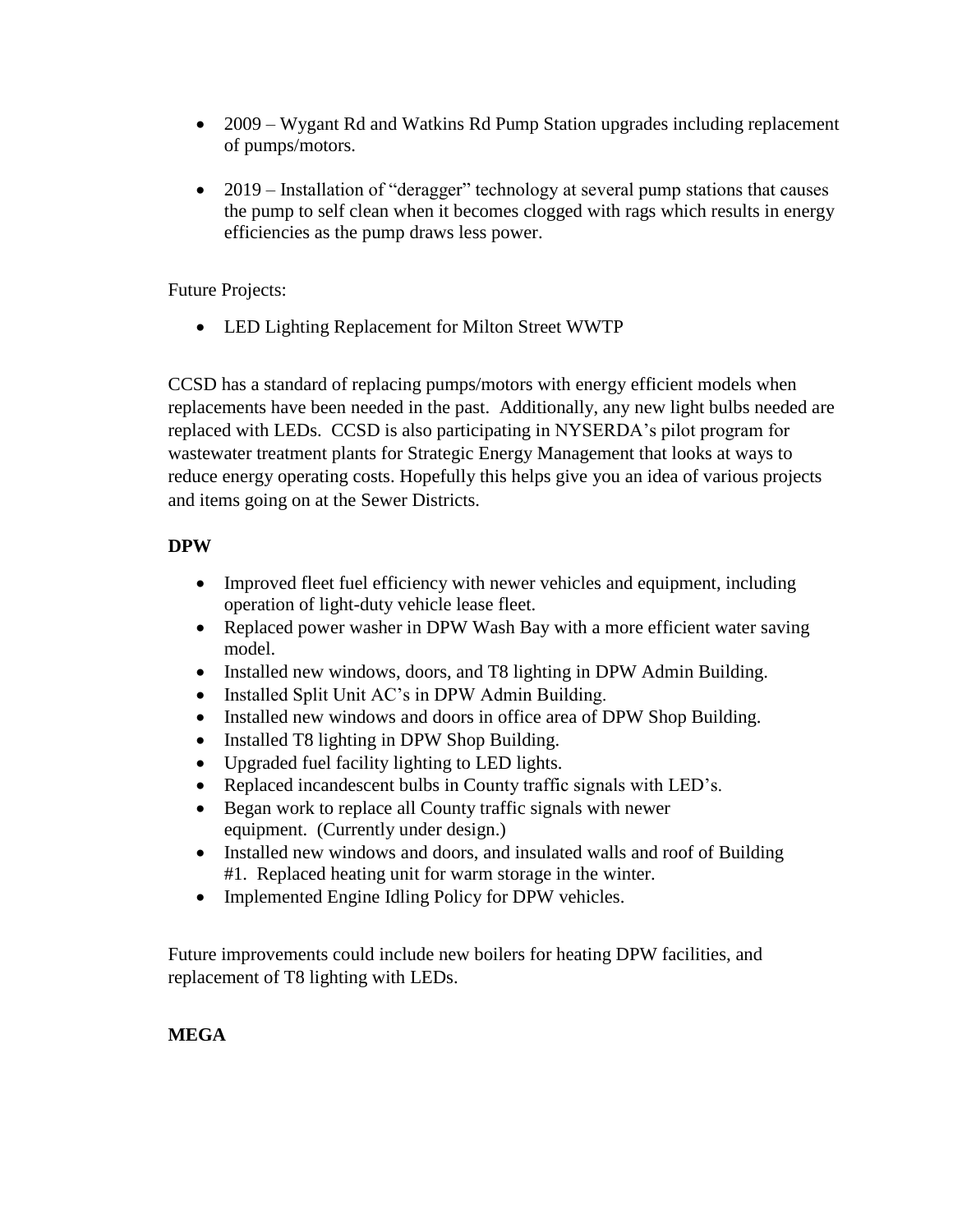Chemung County has been a member of MEGA since 2008. The Budget Director currently sits on their Board of Directors. The County and other municipalities participate in their various programs, which include the following innovative programs:

The Municipal Electric and Gas Alliance (MEGA) is an aggregator of electricity, natural gas and renewable power. MEGA's primary objective is to achieve the most competitive prices for electricity and natural gas for its members in order to minimize the cost of energy. Formally established in 2001, but initiated in 1998, MEGA is a Local Development Corporation that serves local governments and affiliated entities by group purchasing of electricity, natural gas and other energy products and services. It presently serves more than 30 county governments and more than 250 municipalities, including many school districts.

MEGA knows that in order to be competitive in today's economy, you must control costs while being able to provide the highest quality services for your constituents and clients. We understand this because that's why we were created: to help save you money on your energy supply.

## Renewable Energy Credits (RECs)

MEGA services include pricing for Renewable Energy Credits (RECs) in the procurement process for electricity. RECs derived from solar, wind and hydropower sources, allow customers to increase their personal or institutional support of sustainable sources by acquiring RECs to cover a portion or all of their electric usage.

#### Micro-Hydroelectric Power

MEGA members can now access the benefits of small hydroelectric facilities. After a competitive bidding process, MEGA selected Gravity Renewables Inc. to serve as preferred provider of energy from small hydroelectric plants across New York State. Gravity Renewables is able to offer MEGA members predictably-priced power not dependent on state incentives. Long-term fixed price contracts with small hydro plants can help stabilize energy budgets and preserve savings in a volatile energy market.

#### **The MEGA Guarantee**